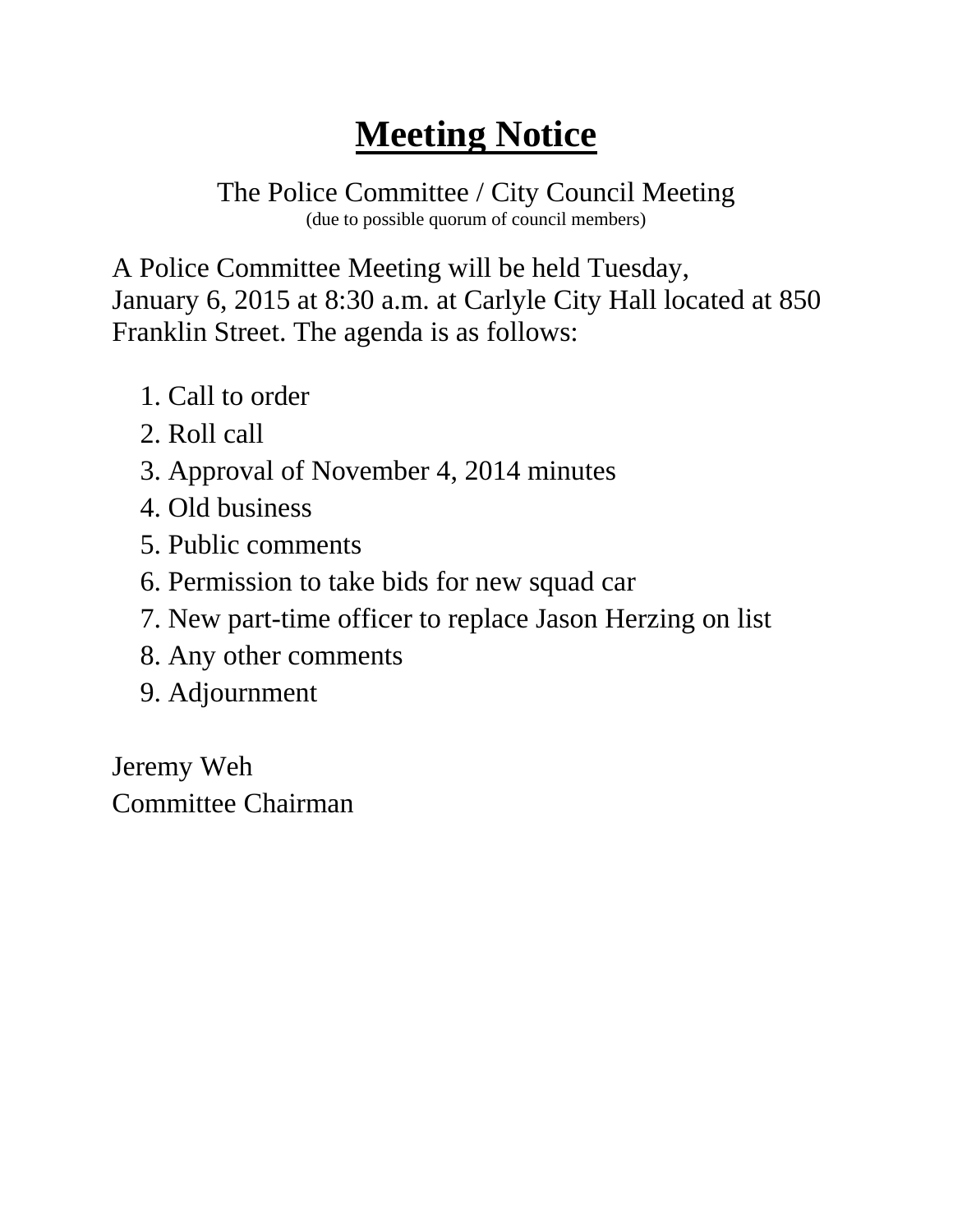The Police Committee / City Council Meeting (due to possible quorum of council members)

A Police Committee Meeting will be held Thursday, January 29, 2015 at 9 a.m. at Carlyle City Hall located at 850 Franklin Street. The agenda is as follows:

- 1. Call to order
- 2. Roll call
- 3. Approval of January 6, 2015 minutes
- 4. Open bids for new squad car
- 5. End of year report
- 6. Public comments
- 7. Any other comments
- 8. Adjournment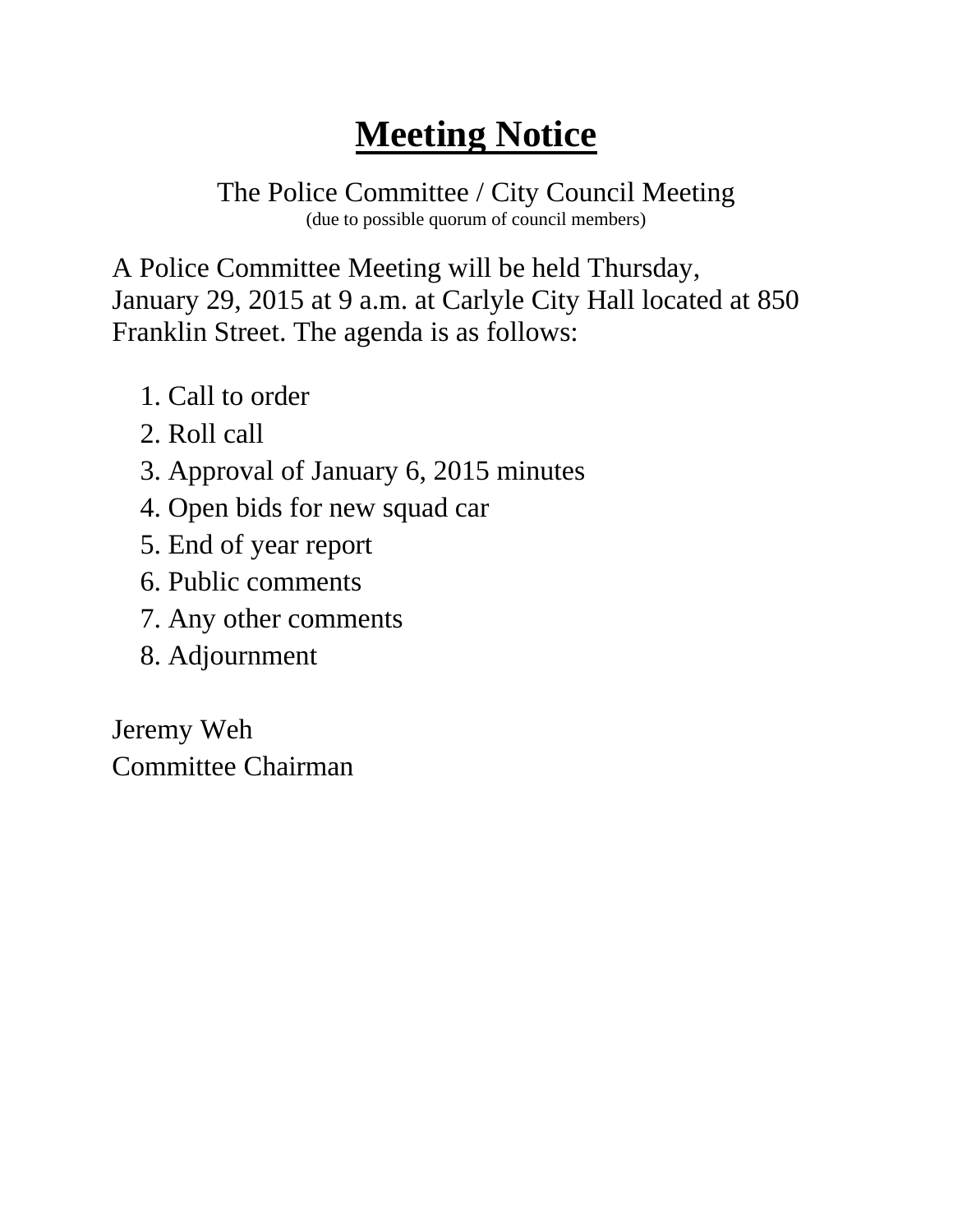The Police Committee / City Council Meeting (due to possible quorum of council members)

A Police Committee Meeting will be held Wednesday, March 11, 2015 at 8:30 a.m. at Carlyle City Hall located at 850 Franklin Street. The agenda is as follows:

- 1. Call to order
- 2. Roll call
- 3. Approval of January 29, 2015 minutes
- 4. 2015-2016 budget
- 5. Major case squad
- 6. Old business
- 7. Public comments
- 8. Any other comments
- 9. Adjournment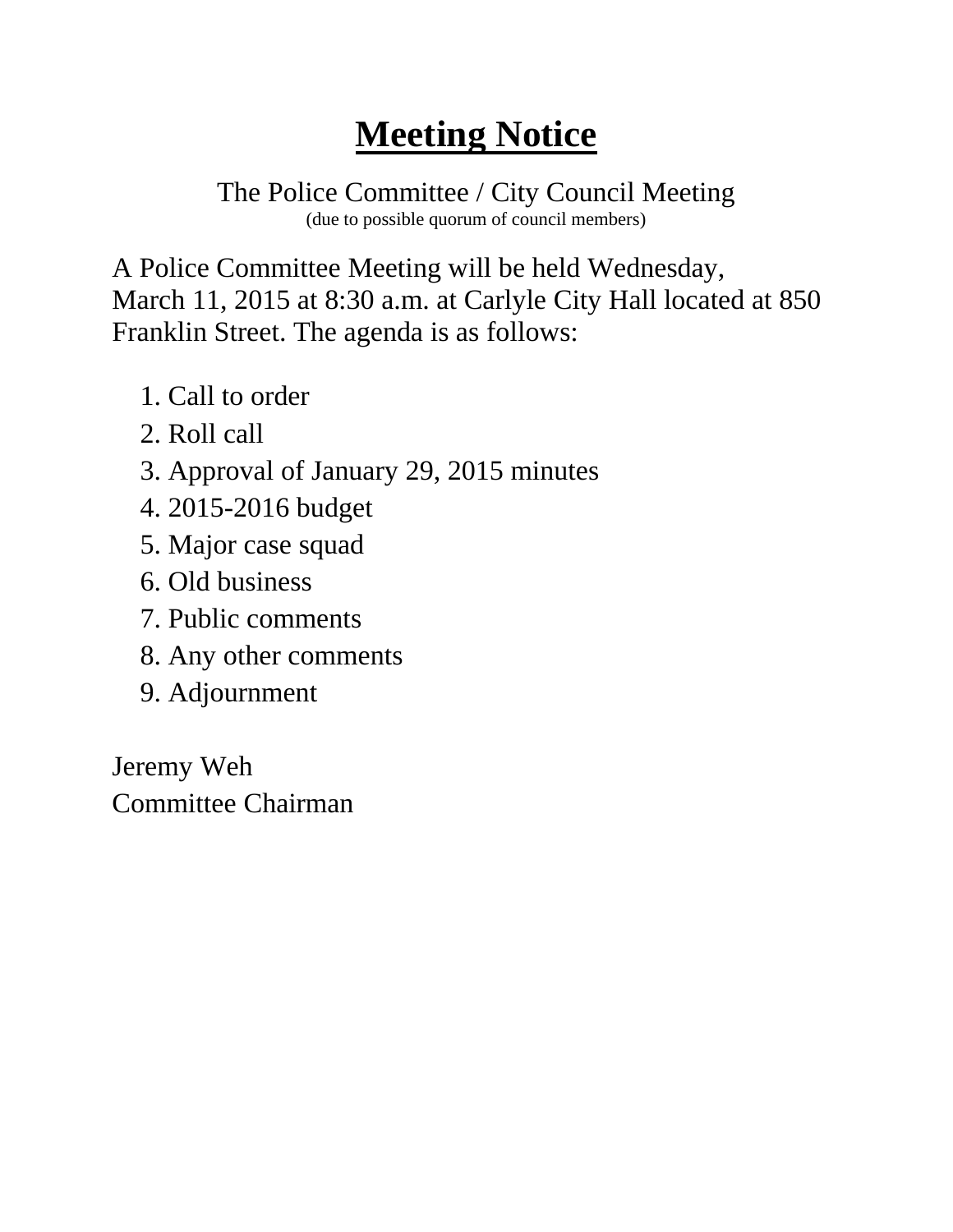The Police Committee / City Council Meeting (due to possible quorum of council members)

A Police Committee Meeting will be held Wednesday, June 3, 2015 at 8:30 a.m. at Carlyle City Hall located at 850 Franklin Street. The agenda is as follows:

- 1. Call to order
- 2. Roll call
- 3. Approval of March 11, 2015 minutes
- 4. Traffic issue on West Lake Drive and Terrace/Traffic signs
- 5. Permission to sell 2008 squad car
- 6. Info on ongoing case
- 7. Language change in golf cart ordinance
- 8. New business
- 9. Old business
- 10. Public comments
- 11. Any other comments
- 12. Adjournment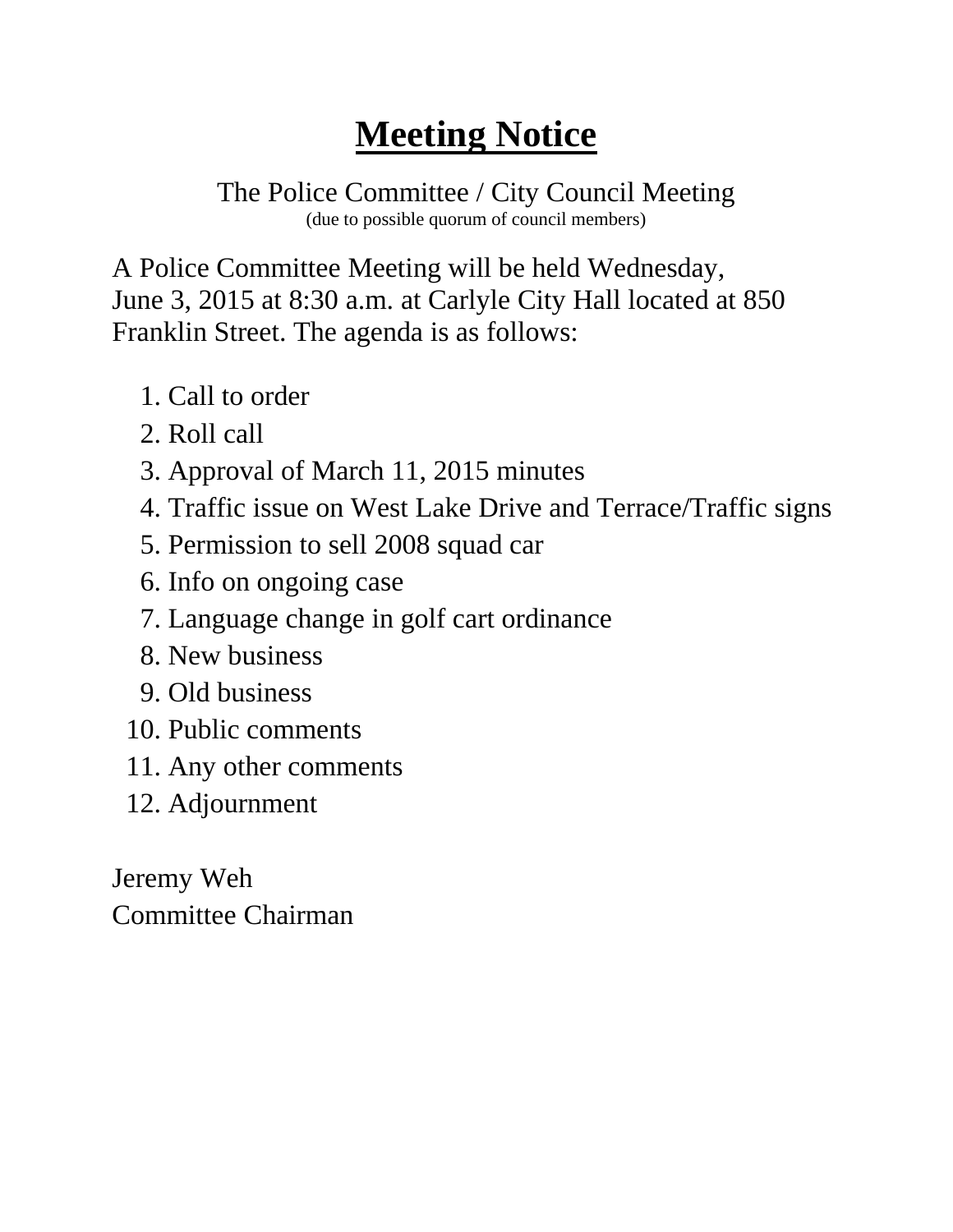The Police Committee / City Council Meeting (due to possible quorum of council members)

A Police Committee Meeting will be held Wednesday, June 24, 2015 at 12 p.m. at Carlyle City Hall located at 850 Franklin Street. The agenda is as follows:

- 1. Call to order
- 2. Roll call
- 3. Approve June 3, 2015 minutes
- 4. New part-time officer
- 5. Speed limit in Hustedde Trailer Park
- 6. Speed limit on Fairfax Street in business district
- 7. New business
- 8. Old business
- 9. Public comments
- 10. Any other comments
- 11. Adjournment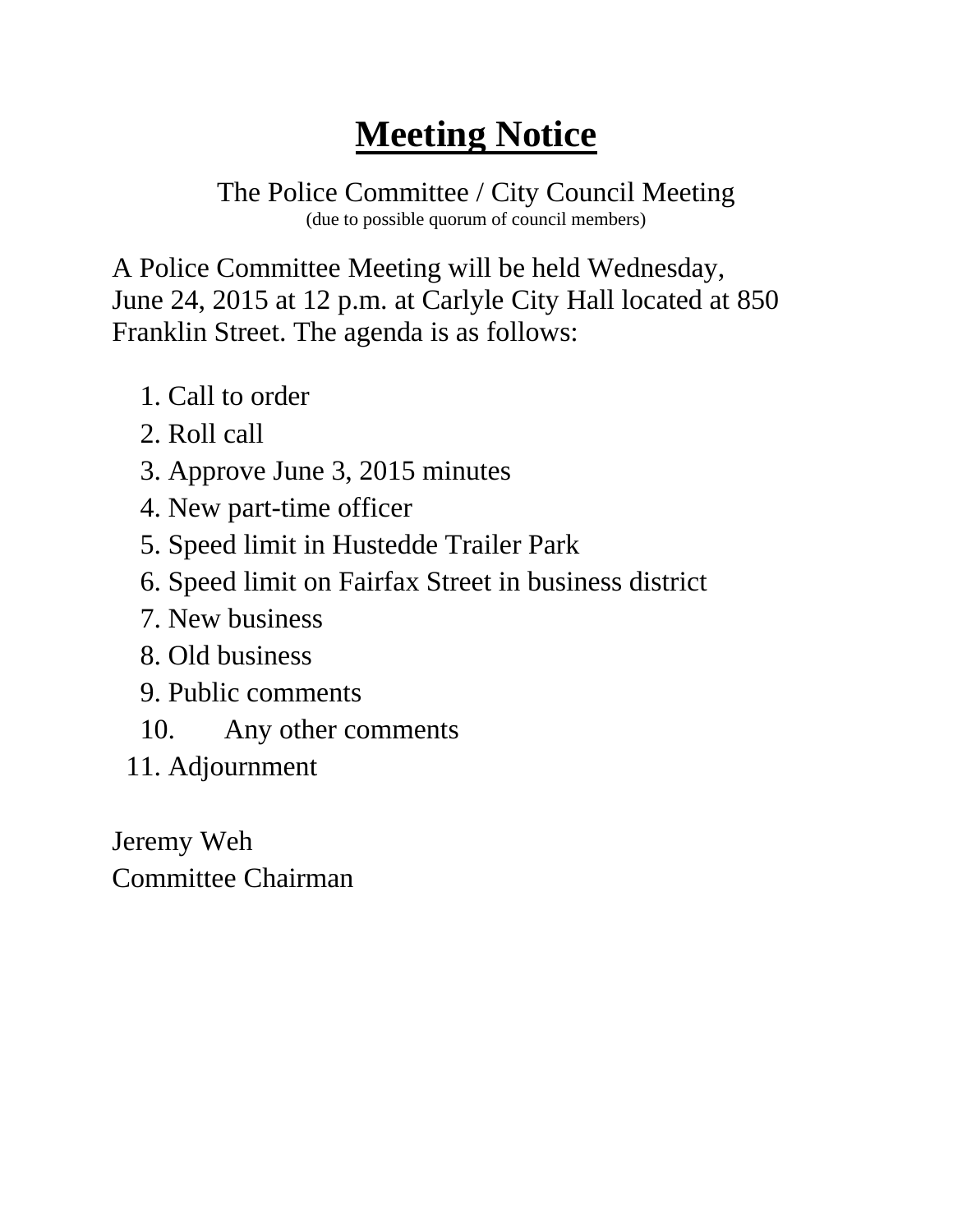### The Finance Committee/Police Committee/ City Council Meeting

(due to possible quorum of council members)

The meeting will be held Wednesday, July 29, 2015 at 3 p.m. at the Carlyle City Hall located at 850 Franklin Street to discuss the following:

- 1. Call to order
- 2. Roll call
- 3. Approval of June 3, 2015 Finance Committee minutes
- 4. Approval of June 24, 2015 Police Committee minutes
- 5. Chicken ordinance
- 6. Old business
- 7. New business
- 8. Any other comments
- 9. Adjournment

Jason Edwards Committee Chairman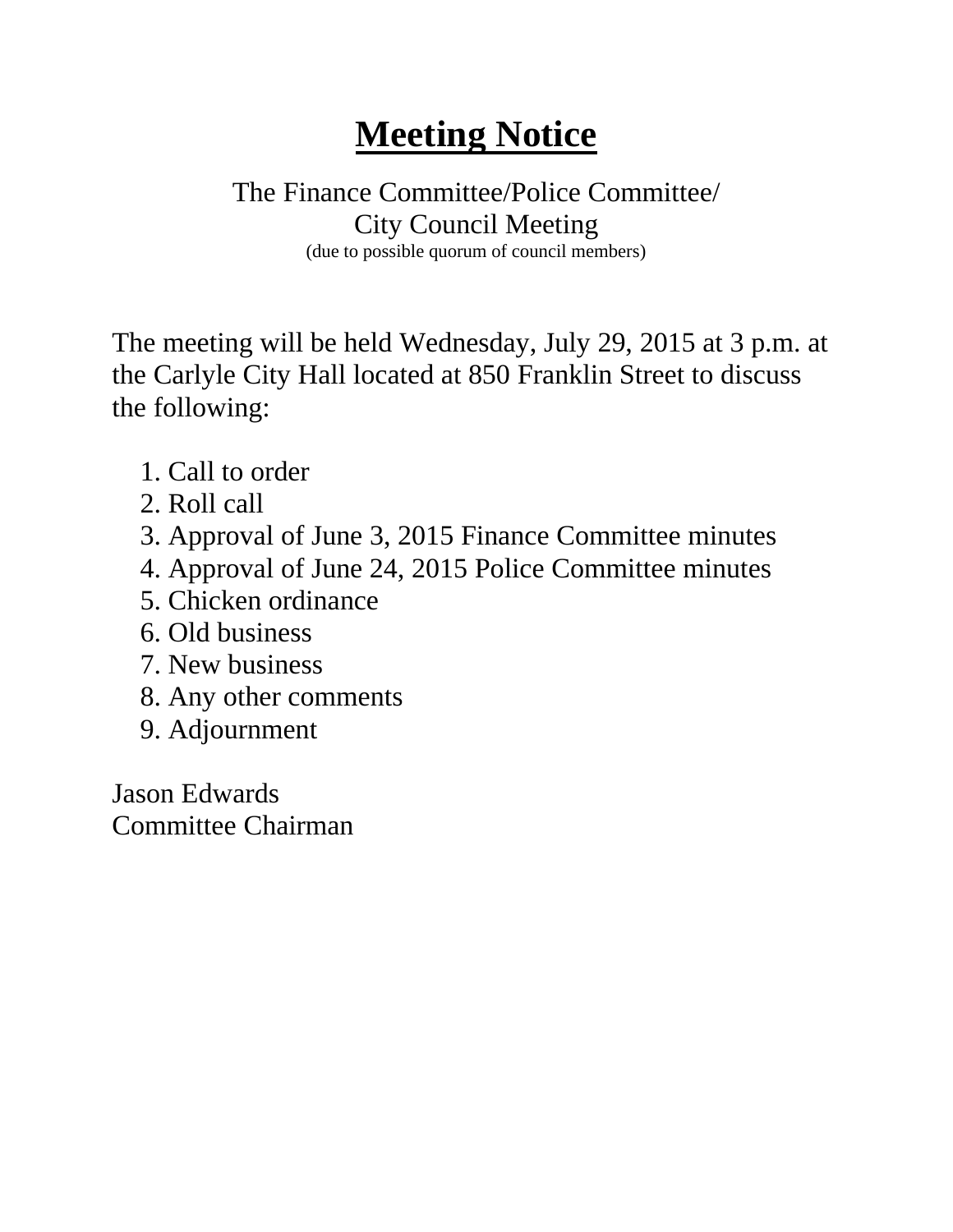#### The Finance Committee/Police Committee/ City Council Meeting

(due to possible quorum of council members)

The meeting will be held Wednesday, August 5, 2015 at 3:30 p.m. at the Carlyle City Hall located at 850 Franklin Street to discuss the following:

- 1. Call to order
- 2. Roll call
- 3. Approval of July 29, 2015 Finance Committee minutes
- 4. Approval of July 29, 2015 Police Committee minutes
- 5. Chicken ordinance
- 6. Old business
- 7. New business
- 8. Any other comments
- 9. Adjournment

Jason Edwards Finance Committee Chairman

Jeremy Weh Police Committee Chairman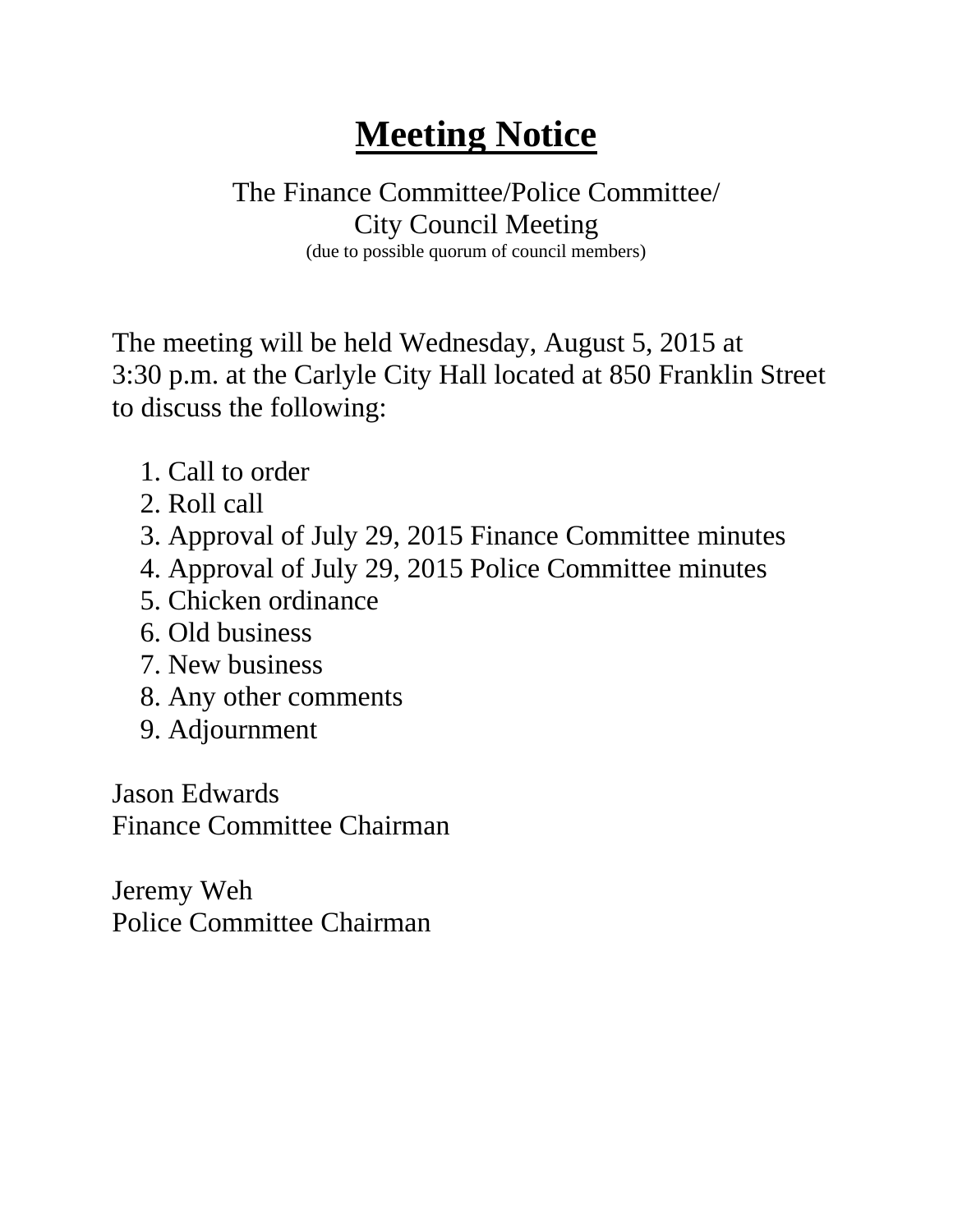The Police Committee / City Council Meeting (due to possible quorum of council members)

A Police Committee Meeting will be held Wednesday, September 29, 2015 at 8:30 a.m. at Carlyle City Hall located at 850 Franklin Street. The agenda is as follows:

- 1. Call to order
- 2. Roll call
- 3. Approve August 5, 2015 minutes
- 4. Ten minute parking sign in front of Post Office
- 5. Major case squad update
- 6. Request for U-turn sign on Thirteenth Street by VFW
- 7. Request for speed change to 15 mph on Washington Street near Eighteenth Street
- 8. Permission to bid new squad car
- 9. Fuel
- 10. Old business
- 11. New business
- 12. Public comments
- 13. Any other comments
- 14. Adjournment